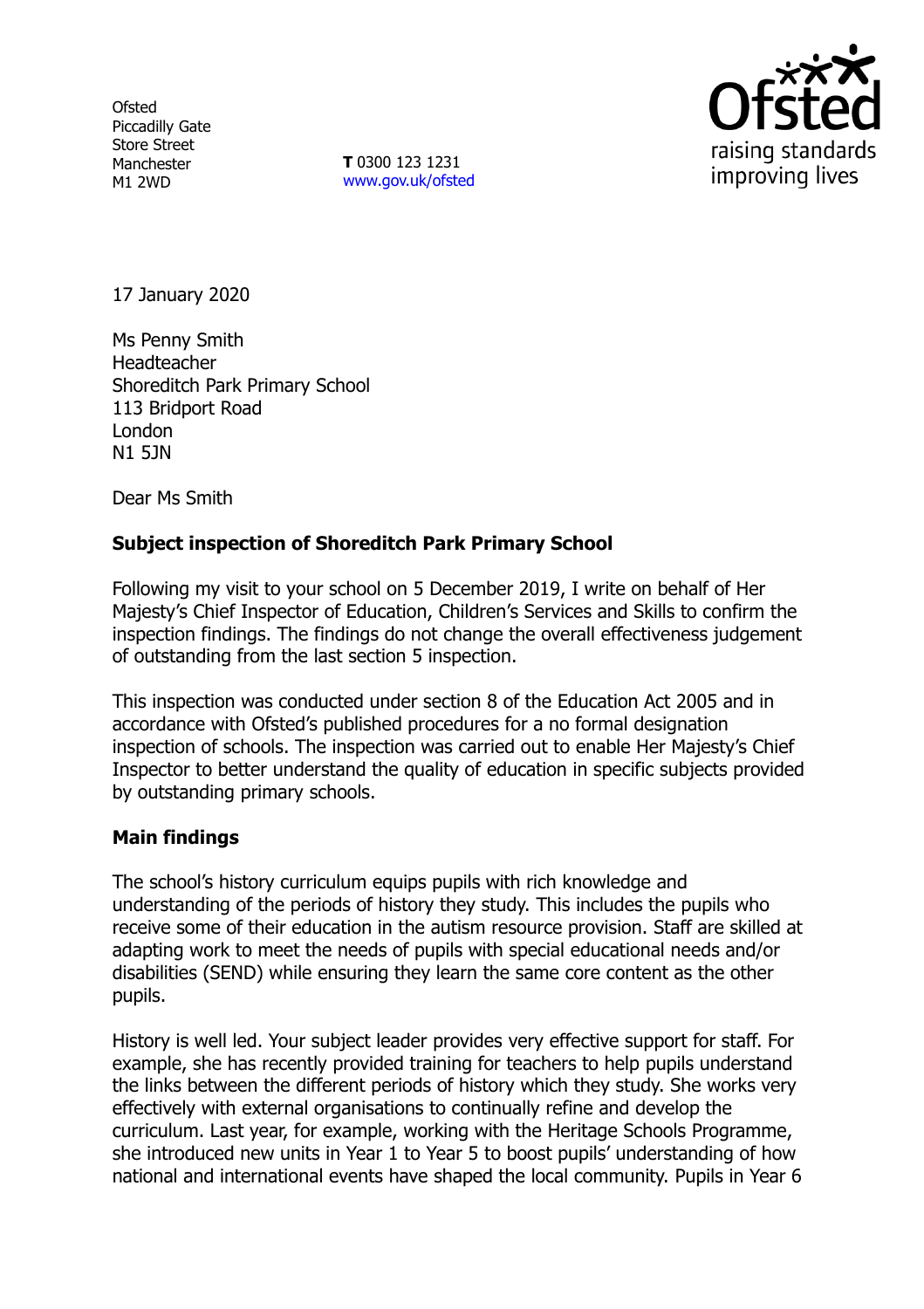

told me how they learned last year of how Shoreditch was affected by the air raids during the Second World War. They told me about the maps and census information they used to see how the local environment had changed as a result of the war.

The curriculum has been amended this year to ensure that topics are taught in chronological order. It was clear from my discussions with pupils that they have secure knowledge of chronology. Year 1 pupils told me how long it has been since dinosaurs became extinct. Pupils in Year 5 demonstrated impressive knowledge of the sequence of events which took place in Britain from the Roman withdrawal from Britain to the Norman conquest. Teachers routinely use timelines to reinforce pupils' understanding of how the topics they are learning are sequenced. They also reinforce subject-specific vocabulary very effectively. The school's focus on developing pupils' oracy skills was clear to see in the lessons I visited. Pupils explained their ideas clearly, confidently and accurately, for example when discussing Danegeld in Year 5. They also talked about their learning very productively when they were asked to share their ideas with their partners.

The work in pupils' books shows that they learn a lot about the periods of history they study. Pupils are also able to explain how aspects of society changed. For example, pupils in Year 5 write about the changes to policing in the Victorian period. Pupils respond well to opportunities to construct historical arguments. For example, in Year 4, pupils write convincingly about the reasons why the Roman army was so successful. Leaders know that, occasionally, pupils in Year 6 are asked to make judgements about the past without drawing sufficiently on historical evidence.

Pupils' ability to remember what they have learned is particularly impressive. This is because teachers are skilled at bringing history to life through lessons which are engaging and rich in historical content. At the end of each topic, pupils also have a summary lesson which helps them remember what they have learned before they complete the end-of-unit test. These approaches enable teachers to know how well pupils have remembered the content they have been taught. Pupils' ability to remember what they have learned is also enhanced by the extensive programme of enrichment which your school provides in history. Staff make the most of the school's location in the capital city by taking pupils to a range of museums and places of historical importance. These visits enable pupils to engage first-hand with historical evidence. They are also very closely linked to the topics the pupils learn about.

Teachers have very good subject knowledge. They undertake personal research to make sure they are well informed about the periods of history they will be teaching. They also work very well as a team, carrying out medium-term planning together. This ensures that all pupils experience the same curriculum.